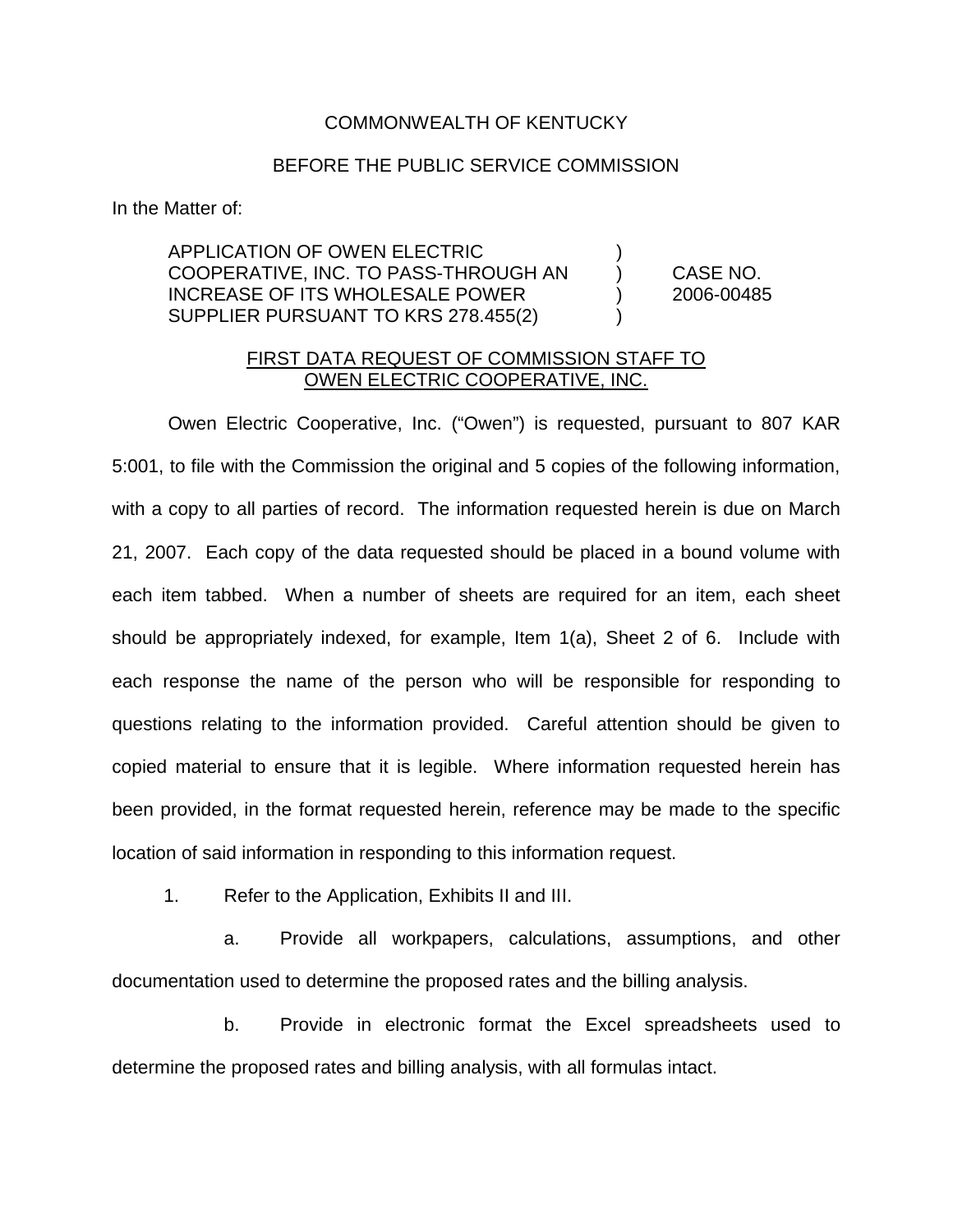2. KRS 278.455(2) provides that a distribution cooperative may change its rates to reflect a change in the rate of its wholesale supplier if the effects of an increase or decrease are allocated to each class and within each tariff on a proportional basis that will result in no change in the rate design currently in effect. 807 KAR 5:007, Section 2(2), provides that the distribution cooperative shall file an analysis demonstrating that the rate change does not change the rate design currently in effect and the revenue change has been allocated to each class and within each tariff on a proportional basis. In the cover letter to its Application, Owen states:

In each instance, the retail rates for a particular class have been developed in a manner that is consistent with the method proposed by EKPC. The proposed rate design structure at retail does not change the rate design currently in effect and is consistent with the rate design methodology used at wholesale.

a. For each retail Rate Schedule listed in Exhibit II of the Application, identify the corresponding wholesale Rate Schedule of East Kentucky Power Cooperative, Inc.

b. Would Owen agree that KRS 278.455(2) and 807 KAR 5:007, Section 2(2), require that increases or decreases in rates from the wholesale supplier must be allocated to each retail class and within each retail tariff on a proportional basis? Explain the response.

c. Would Owen agree that KRS 278.455(2) and 807 KAR 5:007, Section 2(2), require that the retail rate change does not change the retail rate design currently in effect? Explain the response.

3. Refer to Exhibit III of the Application.